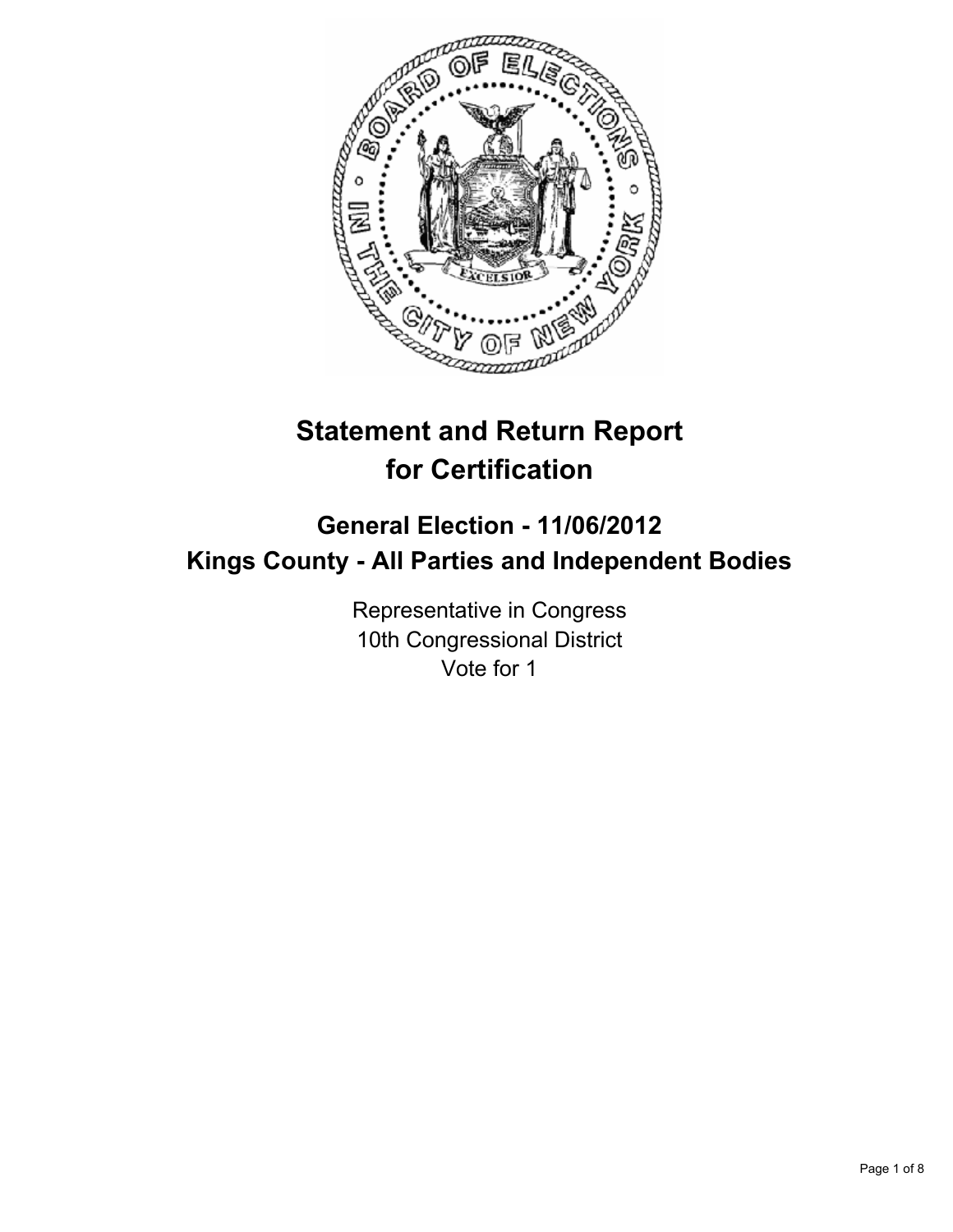

| <b>PUBLIC COUNTER</b>                                    | 27       |
|----------------------------------------------------------|----------|
| <b>EMERGENCY</b>                                         | 0        |
| <b>ABSENTEE/MILITARY</b>                                 | 1        |
| <b>FEDERAL</b>                                           | 0        |
| <b>SPECIAL PRESIDENTIAL</b>                              | $\Omega$ |
| AFFIDAVIT                                                | 16       |
| <b>Total Ballots</b>                                     | 44       |
| Less - Inapplicable Federal/Special Presidential Ballots | 0        |
| <b>Total Applicable Ballots</b>                          | 44       |
| JERROLD L. NADLER (DEMOCRATIC)                           | 31       |
| MICHAEL W. CHAN (REPUBLICAN)                             | 0        |
| MICHAEL W. CHAN (CONSERVATIVE)                           | 0        |
| JERROLD L. NADLER (WORKING FAMILIES)                     | 4        |
| ELIZABETH GROSZ (WRITE-IN)                               | 1        |
| <b>Total Votes</b>                                       | 36       |
| Unrecorded                                               | 8        |

| PUBLIC COUNTER                                           | 10,727   |
|----------------------------------------------------------|----------|
| <b>EMERGENCY</b>                                         | 38       |
| ABSENTEE/MILITARY                                        | 252      |
| <b>FEDERAL</b>                                           | 198      |
| <b>SPECIAL PRESIDENTIAL</b>                              | 0        |
| <b>AFFIDAVIT</b>                                         | 940      |
| <b>Total Ballots</b>                                     | 12,155   |
| Less - Inapplicable Federal/Special Presidential Ballots | $\Omega$ |
| <b>Total Applicable Ballots</b>                          | 12,155   |
| JERROLD L. NADLER (DEMOCRATIC)                           | 7,432    |
| MICHAEL W. CHAN (REPUBLICAN)                             | 1,756    |
| MICHAEL W. CHAN (CONSERVATIVE)                           | 460      |
| JERROLD L. NADLER (WORKING FAMILIES)                     | 637      |
| EMILIA MEDINA (WRITE-IN)                                 | 2        |
| RAPHAEL GOLDSTEIN (WRITE-IN)                             | 1        |
| SHLOMO DANIEL LINDEN (WRITE-IN)                          | 1        |
| UNATTRIBUTABLE WRITE-IN (WRITE-IN)                       | 3        |
| <b>VERLINA JAMES (WRITE-IN)</b>                          | 1        |
| <b>Total Votes</b>                                       | 10,293   |
| Unrecorded                                               | 1.862    |
|                                                          |          |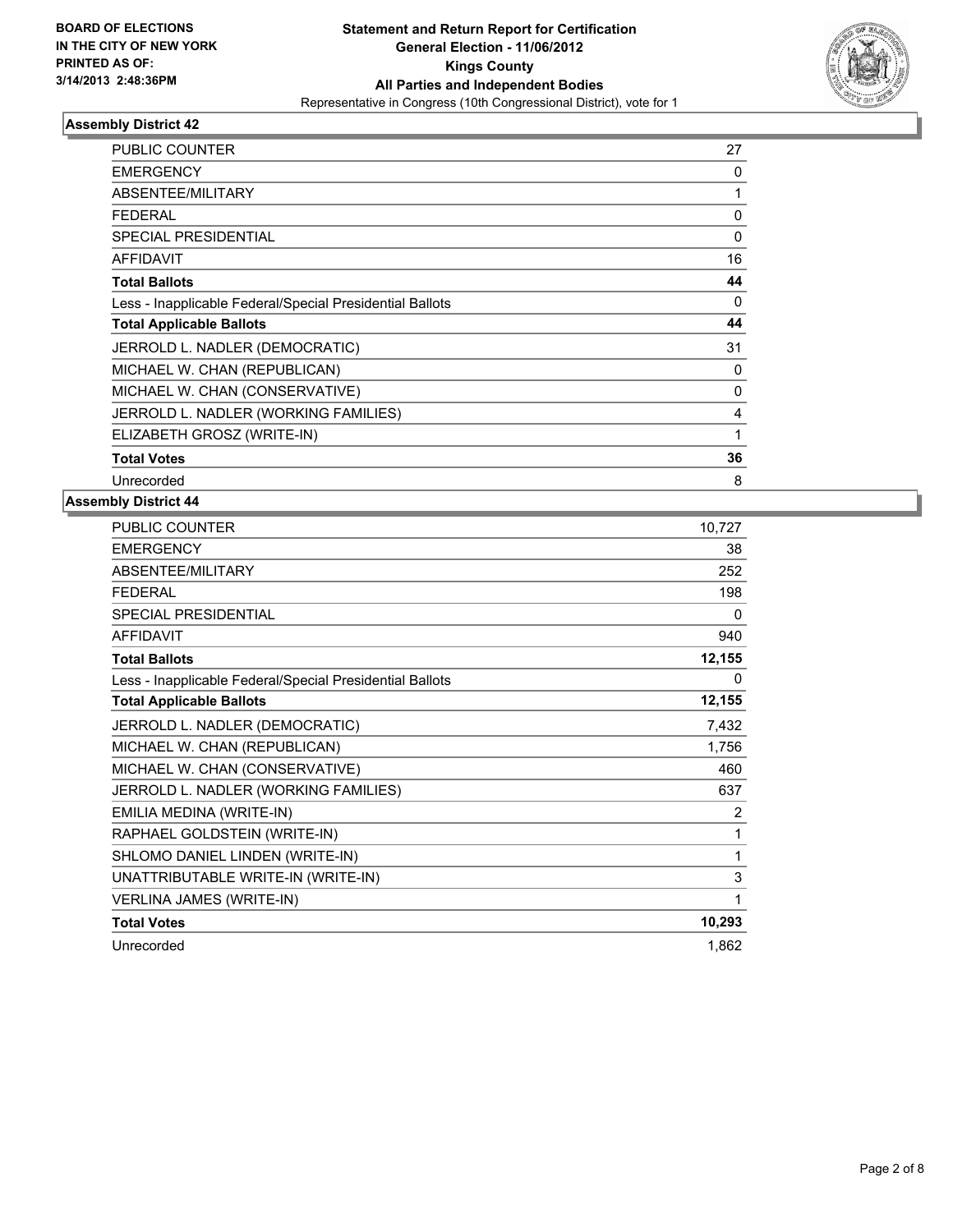

| <b>PUBLIC COUNTER</b>                                    | 536            |
|----------------------------------------------------------|----------------|
| <b>EMERGENCY</b>                                         | 0              |
| <b>ABSENTEE/MILITARY</b>                                 | $\overline{2}$ |
| <b>FEDERAL</b>                                           | 19             |
| <b>SPECIAL PRESIDENTIAL</b>                              | 0              |
| <b>AFFIDAVIT</b>                                         | 23             |
| <b>Total Ballots</b>                                     | 580            |
| Less - Inapplicable Federal/Special Presidential Ballots | 0              |
| <b>Total Applicable Ballots</b>                          | 580            |
| JERROLD L. NADLER (DEMOCRATIC)                           | 228            |
| MICHAEL W. CHAN (REPUBLICAN)                             | 188            |
| MICHAEL W. CHAN (CONSERVATIVE)                           | 31             |
| JERROLD L. NADLER (WORKING FAMILIES)                     | 17             |
| SARAH PALIN (WRITE-IN)                                   | 1              |
| <b>Total Votes</b>                                       | 465            |
| Unrecorded                                               | 115            |

| <b>PUBLIC COUNTER</b>                                    | 8,957  |
|----------------------------------------------------------|--------|
| <b>EMERGENCY</b>                                         | 8      |
| ABSENTEE/MILITARY                                        | 307    |
| <b>FEDERAL</b>                                           | 57     |
| <b>SPECIAL PRESIDENTIAL</b>                              | 0      |
| <b>AFFIDAVIT</b>                                         | 798    |
| <b>Total Ballots</b>                                     | 10,127 |
| Less - Inapplicable Federal/Special Presidential Ballots | 0      |
| <b>Total Applicable Ballots</b>                          | 10,127 |
| JERROLD L. NADLER (DEMOCRATIC)                           | 4,486  |
| MICHAEL W. CHAN (REPUBLICAN)                             | 2,741  |
| MICHAEL W. CHAN (CONSERVATIVE)                           | 364    |
| JERROLD L. NADLER (WORKING FAMILIES)                     | 309    |
| ANTHONY WEINER (WRITE-IN)                                | 1      |
| CARLA SCISSURA (WRITE-IN)                                | 1      |
| HAKEEM S. JEFFRIES (WRITE-IN)                            | 1      |
| MICHAEL MCDERMOTT (WRITE-IN)                             | 1      |
| UNATTRIBUTABLE WRITE-IN (WRITE-IN)                       | 1      |
| <b>Total Votes</b>                                       | 7,905  |
| Unrecorded                                               | 2,222  |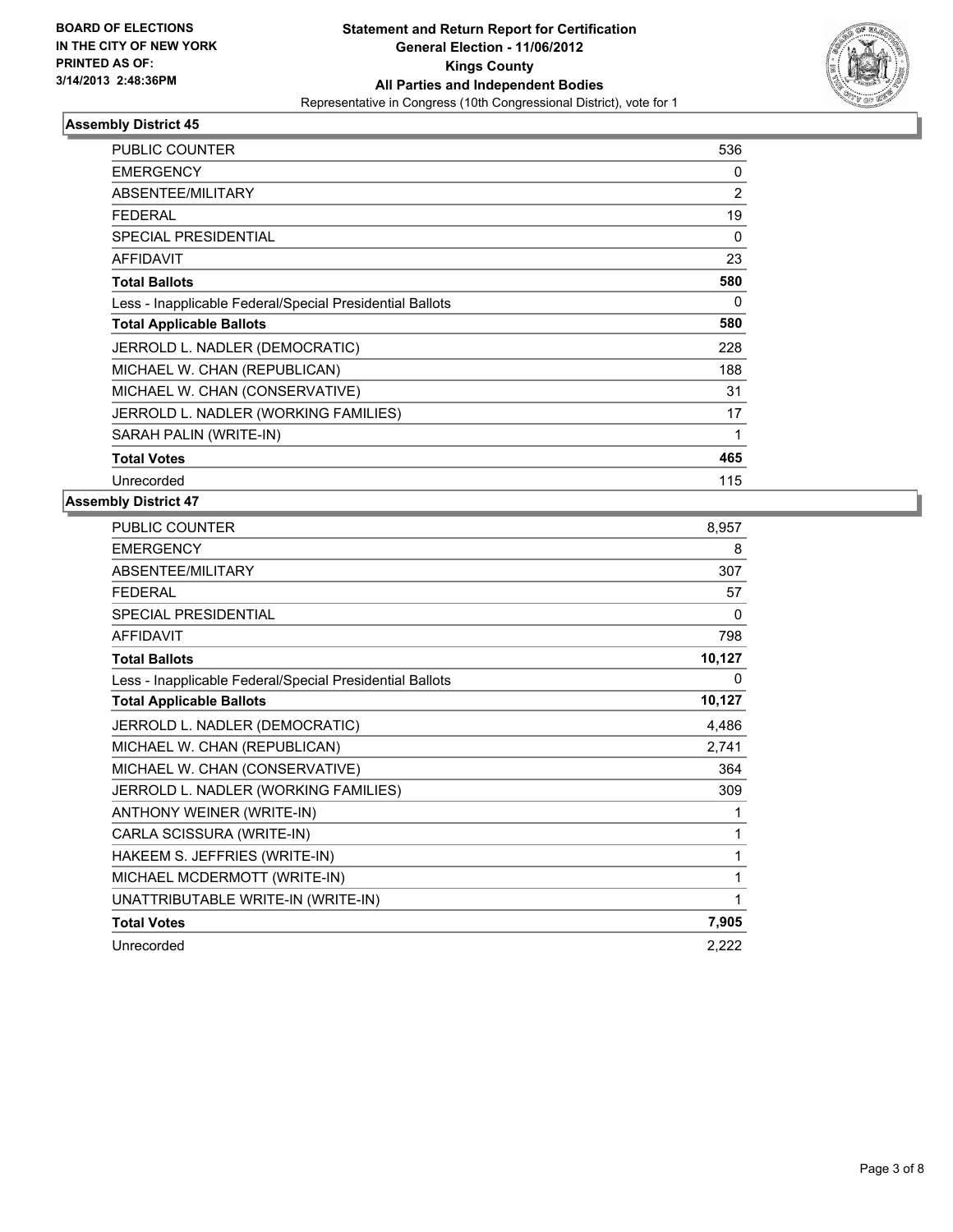

| PUBLIC COUNTER                                           | 19,344 |
|----------------------------------------------------------|--------|
| <b>EMERGENCY</b>                                         | 32     |
| ABSENTEE/MILITARY                                        | 371    |
| <b>FEDERAL</b>                                           | 693    |
| <b>SPECIAL PRESIDENTIAL</b>                              | 0      |
| AFFIDAVIT                                                | 1,115  |
| <b>Total Ballots</b>                                     | 21,555 |
| Less - Inapplicable Federal/Special Presidential Ballots | 0      |
| <b>Total Applicable Ballots</b>                          | 21,555 |
| JERROLD L. NADLER (DEMOCRATIC)                           | 9,712  |
| MICHAEL W. CHAN (REPUBLICAN)                             | 5,529  |
| MICHAEL W. CHAN (CONSERVATIVE)                           | 1,068  |
| JERROLD L. NADLER (WORKING FAMILIES)                     | 663    |
| ALLAN S. BELLONE (WRITE-IN)                              | 1      |
| ARNOLD W DLSKY (WRITE-IN)                                | 1      |
| CHAYA I DUSYA CHAIFETZ (WRITE-IN)                        | 1      |
| DMITRI IZNAILEV (WRITE-IN)                               | 1      |
| JOSEPH WEISS (WRITE-IN)                                  | 1      |
| LINDA GLORIOSOL (WRITE-IN)                               | 1      |
| MITT ROMEY (WRITE-IN)                                    | 1      |
| MOSHE HOROWITZ (WRITE-IN)                                | 1      |
| NYDIA VELAZQUEZ (WRITE-IN)                               | 1      |
| RALPH NADER (WRITE-IN)                                   | 1      |
| SAMUEL WEINBERG (WRITE-IN)                               | 1      |
| SHAYA MARCUS (WRITE-IN)                                  | 1      |
| SHAYA SLOMVICS (WRITE-IN)                                | 1      |
| SOLOMON SABEL (WRITE-IN)                                 | 1      |
| STEVEN UNDESPATS (WRITE-IN)                              | 1      |
| TZVI SEIDMAN (WRITE-IN)                                  | 1      |
| UNATTRIBUTABLE WRITE-IN (WRITE-IN)                       | 11     |
| <b>Total Votes</b>                                       | 16,999 |
| Unrecorded                                               | 4,556  |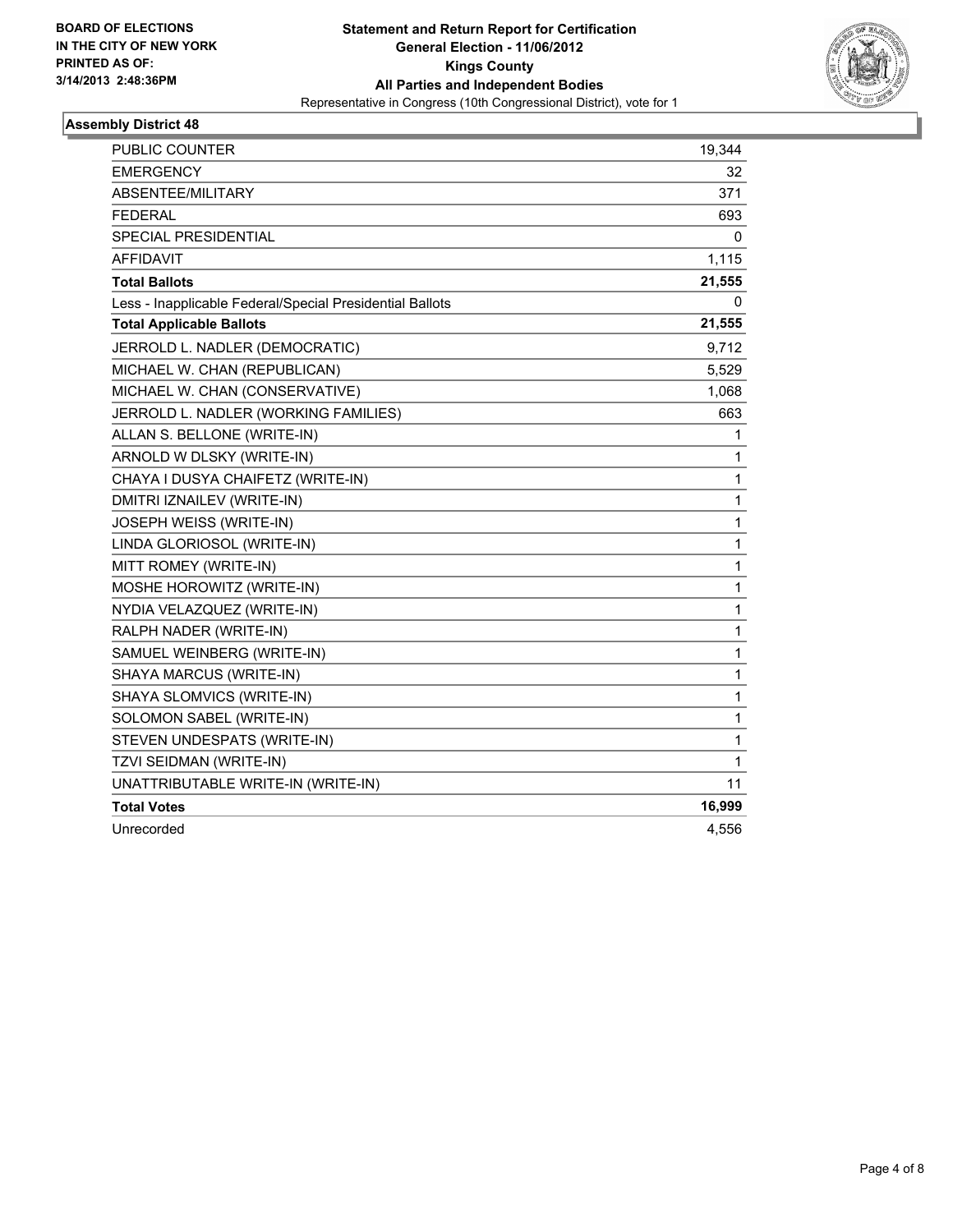

| <b>PUBLIC COUNTER</b>                                    | 8,452          |
|----------------------------------------------------------|----------------|
| <b>EMERGENCY</b>                                         | 0              |
| <b>ABSENTEE/MILITARY</b>                                 | 219            |
| <b>FEDERAL</b>                                           | 46             |
| <b>SPECIAL PRESIDENTIAL</b>                              | 0              |
| <b>AFFIDAVIT</b>                                         | 791            |
| <b>Total Ballots</b>                                     | 9,508          |
| Less - Inapplicable Federal/Special Presidential Ballots | 0              |
| <b>Total Applicable Ballots</b>                          | 9,508          |
| JERROLD L. NADLER (DEMOCRATIC)                           | 4,465          |
| MICHAEL W. CHAN (REPUBLICAN)                             | 2,417          |
| MICHAEL W. CHAN (CONSERVATIVE)                           | 387            |
| JERROLD L. NADLER (WORKING FAMILIES)                     | 285            |
| <b>GRACE MENG (WRITE-IN)</b>                             | 1              |
| MICHAEL GRIMM (WRITE-IN)                                 | $\overline{2}$ |
| UNATTRIBUTABLE WRITE-IN (WRITE-IN)                       | $\overline{2}$ |
| <b>VULLNET VELIV (WRITE-IN)</b>                          | 1              |
| <b>Total Votes</b>                                       | 7,560          |
| Unrecorded                                               | 1,948          |

| <b>PUBLIC COUNTER</b>                                    | 3,665 |
|----------------------------------------------------------|-------|
| <b>EMERGENCY</b>                                         | 1     |
| ABSENTEE/MILITARY                                        | 85    |
| <b>FEDERAL</b>                                           | 39    |
| <b>SPECIAL PRESIDENTIAL</b>                              | 0     |
| <b>AFFIDAVIT</b>                                         | 434   |
| <b>Total Ballots</b>                                     | 4,224 |
| Less - Inapplicable Federal/Special Presidential Ballots | 0     |
| <b>Total Applicable Ballots</b>                          | 4,224 |
| JERROLD L. NADLER (DEMOCRATIC)                           | 2,241 |
| MICHAEL W. CHAN (REPUBLICAN)                             | 812   |
| MICHAEL W. CHAN (CONSERVATIVE)                           | 173   |
| JERROLD L. NADLER (WORKING FAMILIES)                     | 202   |
| MICHAEL GRIMM (WRITE-IN)                                 | 1     |
| ROCHEL GRUEN (WRITE-IN)                                  | 1     |
| RON E PAUL (WRITE-IN)                                    | 1     |
| UNATTRIBUTABLE WRITE-IN (WRITE-IN)                       | 1     |
| <b>Total Votes</b>                                       | 3,432 |
| Unrecorded                                               | 792   |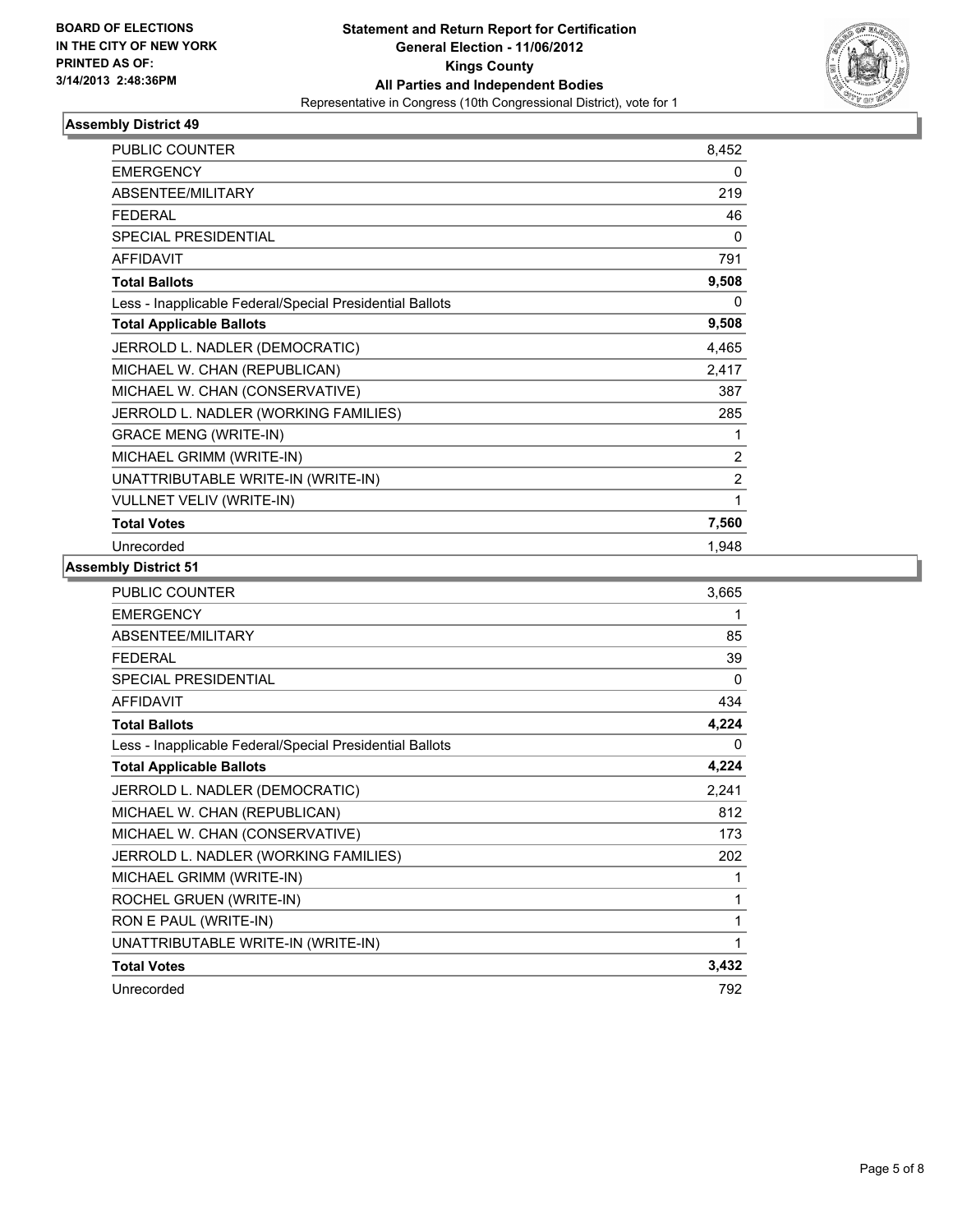

| <b>PUBLIC COUNTER</b>                                    | 0           |
|----------------------------------------------------------|-------------|
| <b>EMERGENCY</b>                                         | 0           |
| ABSENTEE/MILITARY                                        | 0           |
| <b>FEDERAL</b>                                           | 0           |
| SPECIAL PRESIDENTIAL                                     | $\mathbf 0$ |
| AFFIDAVIT                                                | 24          |
| <b>Total Ballots</b>                                     | 24          |
| Less - Inapplicable Federal/Special Presidential Ballots | 0           |
| <b>Total Applicable Ballots</b>                          | 24          |
| JERROLD L. NADLER (DEMOCRATIC)                           | 14          |
| MICHAEL W. CHAN (REPUBLICAN)                             | 0           |
| MICHAEL W. CHAN (CONSERVATIVE)                           | $\Omega$    |
| JERROLD L. NADLER (WORKING FAMILIES)                     | 5           |
| <b>Total Votes</b>                                       | 19          |
| Unrecorded                                               | 5           |

| <b>PUBLIC COUNTER</b>                                    | 100      |
|----------------------------------------------------------|----------|
| <b>EMERGENCY</b>                                         | 0        |
| ABSENTEE/MILITARY                                        | 0        |
| FEDERAL                                                  | 0        |
| SPECIAL PRESIDENTIAL                                     | $\Omega$ |
| AFFIDAVIT                                                | 11       |
| <b>Total Ballots</b>                                     | 111      |
| Less - Inapplicable Federal/Special Presidential Ballots | 0        |
| <b>Total Applicable Ballots</b>                          | 111      |
| JERROLD L. NADLER (DEMOCRATIC)                           | 66       |
| MICHAEL W. CHAN (REPUBLICAN)                             | 28       |
| MICHAEL W. CHAN (CONSERVATIVE)                           | 3        |
| JERROLD L. NADLER (WORKING FAMILIES)                     | 3        |
| <b>Total Votes</b>                                       | 100      |
| Unrecorded                                               | 11       |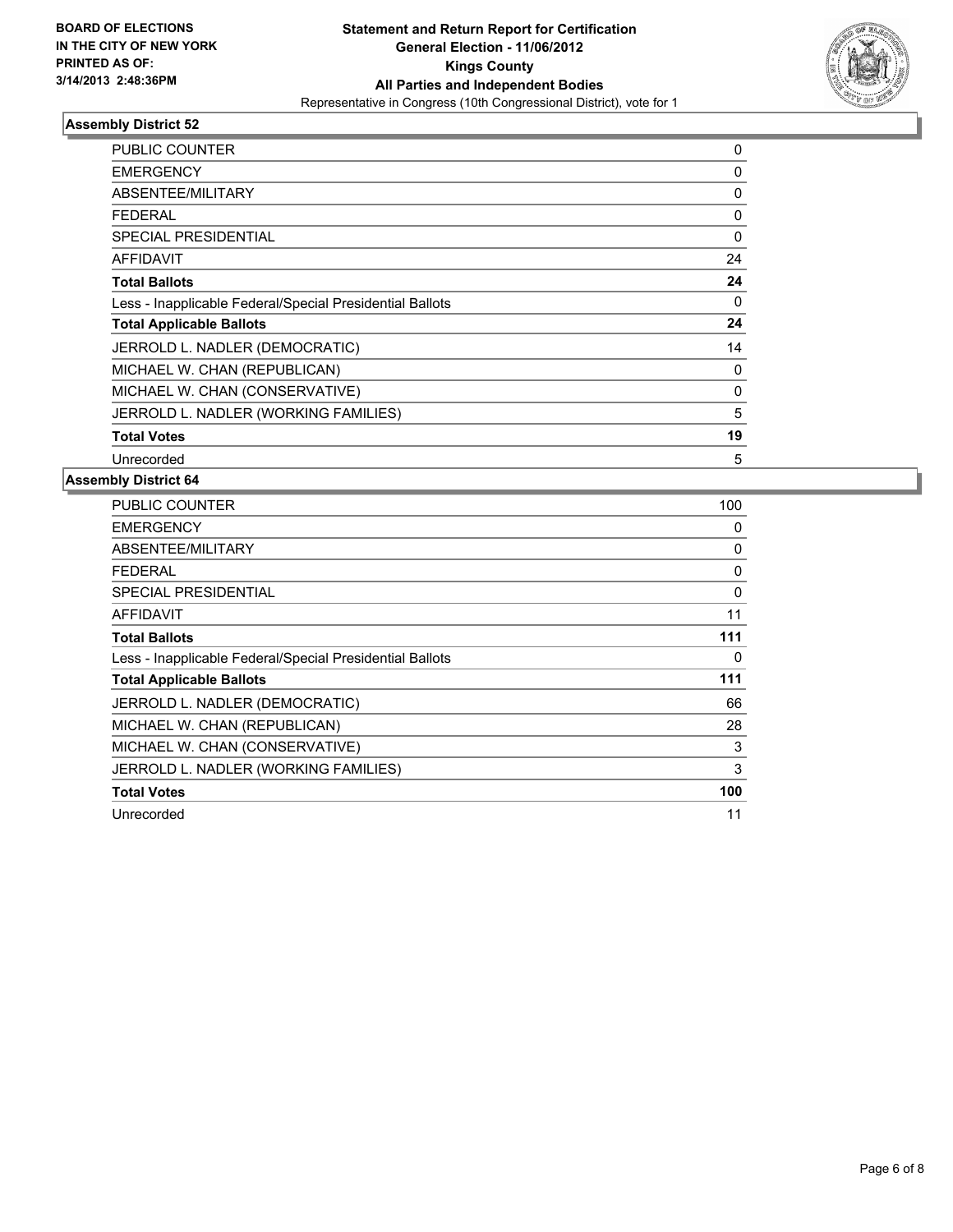

#### **Total for Representative in Congress (10th Congressional District) - Kings County**

| <b>PUBLIC COUNTER</b>                                    | 51,808   |
|----------------------------------------------------------|----------|
| <b>EMERGENCY</b>                                         | 79       |
| ABSENTEE/MILITARY                                        | 1,237    |
| <b>FEDERAL</b>                                           | 1,052    |
| SPECIAL PRESIDENTIAL                                     | 0        |
| <b>AFFIDAVIT</b>                                         | 4,152    |
| <b>Total Ballots</b>                                     | 58,328   |
| Less - Inapplicable Federal/Special Presidential Ballots | $\Omega$ |
| <b>Total Applicable Ballots</b>                          | 58,328   |
| JERROLD L. NADLER (DEMOCRATIC)                           | 28,675   |
| MICHAEL W. CHAN (REPUBLICAN)                             | 13,471   |
| MICHAEL W. CHAN (CONSERVATIVE)                           | 2,486    |
| JERROLD L. NADLER (WORKING FAMILIES)                     | 2,125    |
| ALLAN S. BELLONE (WRITE-IN)                              | 1        |
| ANTHONY WEINER (WRITE-IN)                                | 1        |
| ARNOLD W DLSKY (WRITE-IN)                                | 1        |
| CARLA SCISSURA (WRITE-IN)                                | 1        |
| CHAYA I DUSYA CHAIFETZ (WRITE-IN)                        | 1        |
| DMITRI IZNAILEV (WRITE-IN)                               | 1        |
| ELIZABETH GROSZ (WRITE-IN)                               | 1        |
| EMILIA MEDINA (WRITE-IN)                                 | 2        |
| <b>GRACE MENG (WRITE-IN)</b>                             | 1        |
| HAKEEM S. JEFFRIES (WRITE-IN)                            | 1        |
| JOSEPH WEISS (WRITE-IN)                                  | 1        |
| LINDA GLORIOSOL (WRITE-IN)                               | 1        |
| MICHAEL GRIMM (WRITE-IN)                                 | 3        |
| MICHAEL MCDERMOTT (WRITE-IN)                             | 1        |
| MITT ROMEY (WRITE-IN)                                    | 1        |
| MOSHE HOROWITZ (WRITE-IN)                                | 1        |
| NYDIA VELAZQUEZ (WRITE-IN)                               | 1        |
| RALPH NADER (WRITE-IN)                                   | 1        |
| RAPHAEL GOLDSTEIN (WRITE-IN)                             | 1        |
| ROCHEL GRUEN (WRITE-IN)                                  | 1        |
| RON E PAUL (WRITE-IN)                                    | 1        |
| SAMUEL WEINBERG (WRITE-IN)                               | 1        |
| SARAH PALIN (WRITE-IN)                                   | 1        |
| SHAYA MARCUS (WRITE-IN)                                  | 1        |
| SHAYA SLOMVICS (WRITE-IN)                                | 1        |
| SHLOMO DANIEL LINDEN (WRITE-IN)                          | 1        |
| SOLOMON SABEL (WRITE-IN)                                 | 1        |
| STEVEN UNDESPATS (WRITE-IN)                              | 1        |
| TZVI SEIDMAN (WRITE-IN)                                  | 1        |
| UNATTRIBUTABLE WRITE-IN (WRITE-IN)                       | 18       |
| VERLINA JAMES (WRITE-IN)                                 | 1        |
| VULLNET VELIV (WRITE-IN)                                 | 1        |
| <b>Total Votes</b>                                       | 46,809   |
|                                                          |          |